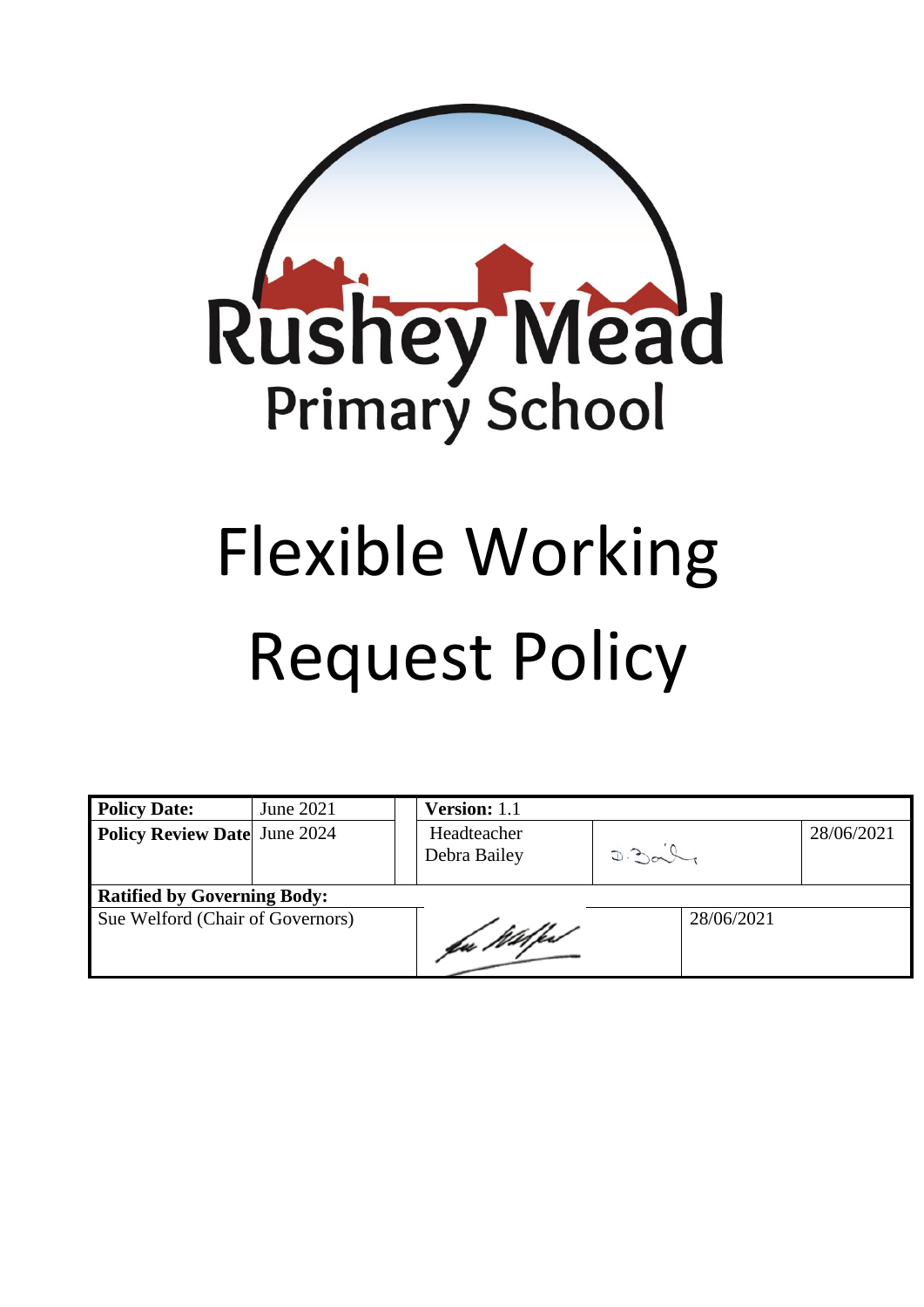# <span id="page-1-0"></span>**Flexible working request policy – schools**

| <b>Contents</b>                          |                |  |
|------------------------------------------|----------------|--|
| Purpose                                  |                |  |
| Scope                                    |                |  |
| Definition                               | $\overline{2}$ |  |
| Requesting flexible working              |                |  |
| <b>Timescales</b>                        | $\overline{2}$ |  |
| Considering the request                  |                |  |
| <b>Reasons for Rejection</b>             |                |  |
| Handling multiple requests in a fair way |                |  |
| Appeals                                  |                |  |

## **1. Purpose**

1.1 The purpose of this policy is to set out the procedure for employees to request flexible working, and the process for managers to consider the request, under the Flexible Working Regulations 2014.

#### [Back to top of document](#page-1-0)

## **2. Scope**

- 2.1 This policy and procedure applies to all Leicester City Council school-based employees where the employee has 26 weeks' continuous service. It also applies to all teachers employed directly by Leicester City Council, subject to appropriate amendments being made in the context of management responsibilities.
- 2.2 An employee may require a temporary or occasional change to their working hours or pattern to manage a short term issue. These requests do not require a formal application and may be granted by the line manager.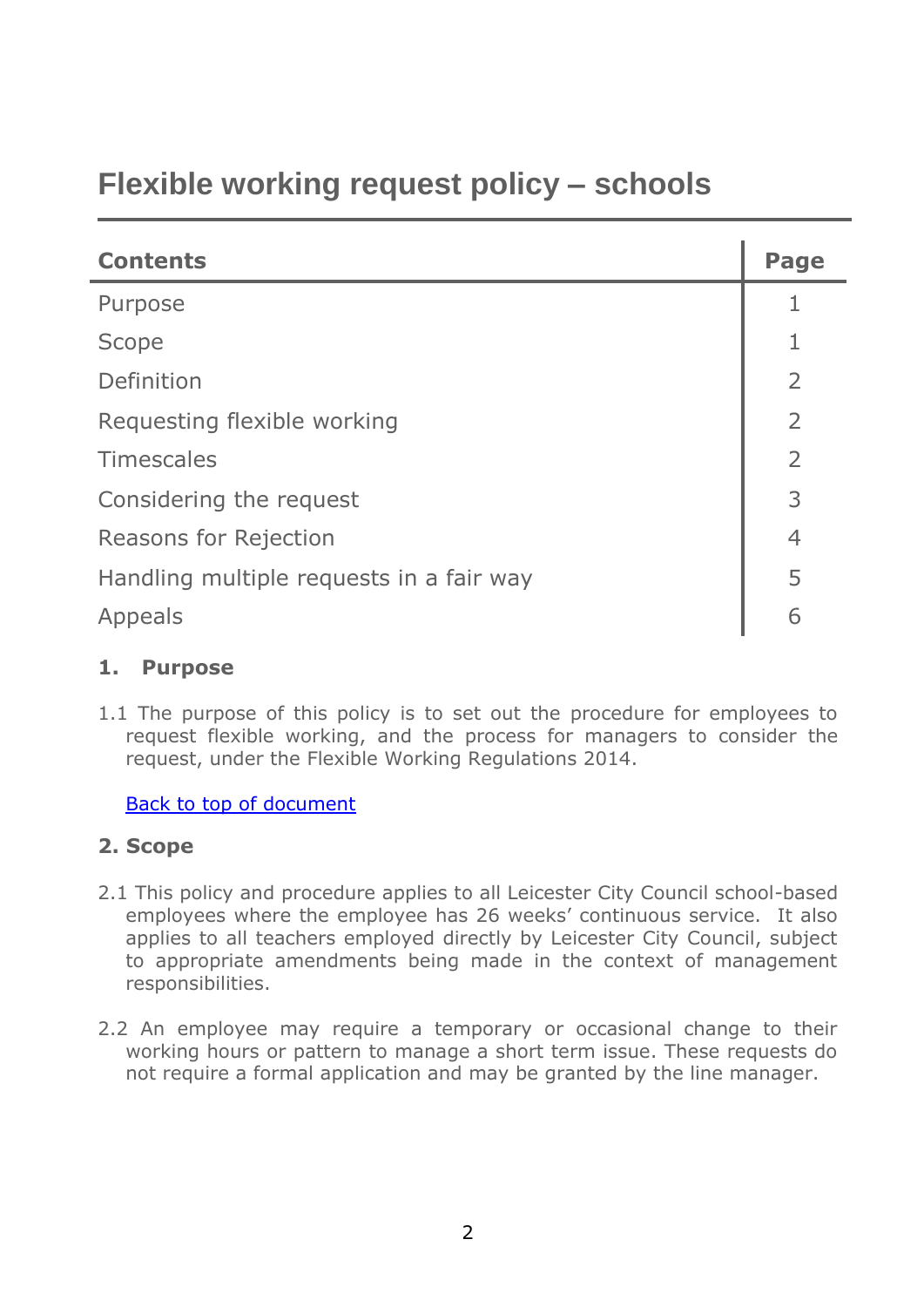2.3 An employee with less than 26 weeks' service, even though not eligible to make a request under the statutory procedure, may nevertheless make a request for flexible working. Although managers are not obliged to deal with such requests in accordance with the statutory procedure, it is good practice to do so. All requests should be dealt with fairly and consistently.

[Back to top of document](#page-1-0)

# **3. Definition**

- 3.1 The term flexible working describes types of working arrangements which gives some degree of flexibility on how long, where and when the employee works. Flexibility can be number of hours, working pattern or location. An employee may request to have a fixed working pattern or hours.
- 3.2 In this procedure the term 'manager' includes the Headteacher or, where appropriate, another manager nominated by the Headteacher or, where the employee is the Headteacher, the governing body or chair of governors.

#### Back [to top of document](#page-1-0)

#### **4. Requesting flexible working**

- 4.1 Employees wishing to make a statutory request must complete the flexible working application form. Once completed the form should be given to the line manager for consideration.
- 4.2 Where possible requests should not be submitted near school closure periods, and should take into account the effective date of the request and notice periods.

## **5. Timescales**

- 5.1 All requests must be dealt with within a period of three months from first receipt to notification of the decision on appeal. The timescales for each stage are recommended to meet the overall timescale.
- 5.2 These time limits may be extended where both the employee and manager are in agreement. For example, the manager and the employee may agree to extend the time limit to give the employee a trial period on the flexible working arrangements or where the application coincides with a school closure periods.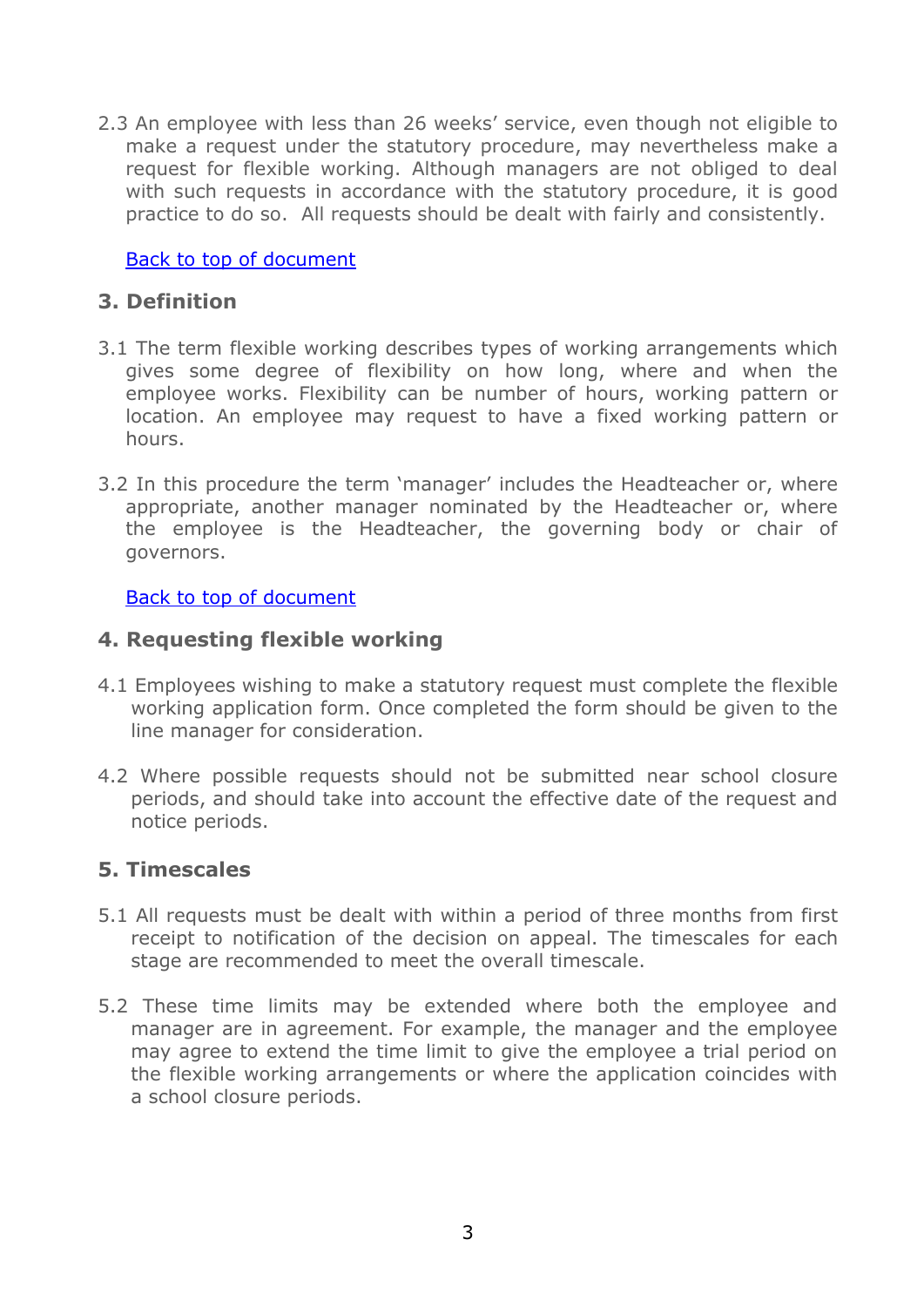# **6. Considering the request**

- 6.1 On receiving a request, the line manager should discuss the request with the employee within 28 days of receipt and notify the decision to the employee within 14 days of the discussion, so that there is enough time for any appeal to be concluded. If there is likely to be a delay in discussing the request, within these timescales, it is important to inform the employee.
- 6.2 A discussion may not always be needed, such as when the manager is happy to agree to a request, but it may be helpful to discuss a request anyway to ensure that the proposal put forward is the best solution for both the service and employee.
- 6.3 The discussion does not have to be face to face and, if the manager and employee agree, it can be held by telephone or some other way.
- 6.4 The discussion provides an opportunity for the manager to explore with the employee exactly what changes they are seeking and how these might be accommodated. The discussion allows the employee to explain the reasons why they are seeking the change if they choose to tell their manager this. Whilst there is no statutory requirement for the employee to disclose the reason for the request, it is helpful for them to do so.
- 6.5 Employees may be accompanied at the discussion by a work colleague or trade union representative. This should be made clear to the employee before the discussion takes place and sufficiently in advance so that they can arrange the attendance of their companion.
- 6.6 If an employee fails to attend a meeting, and then fails to attend a rearranged meeting without good reason, their application will be deemed to have been withdrawn.
- 6.7 The manager should consider the request carefully, looking at the benefits of the requested changes for the employee and the service and weighing these against any adverse service impact.
- 6.8 There may be instances where the manager is unsure whether the arrangements requested are sustainable in the service, or about the possible impact on other employees' requests for flexible working. In these circumstances the manager can agree flexible working arrangements for a temporary or trial period rather than rejecting the request.
- 6.9 If the application is approved then the change will be permanent. The manager should write to the employee to confirm the changes.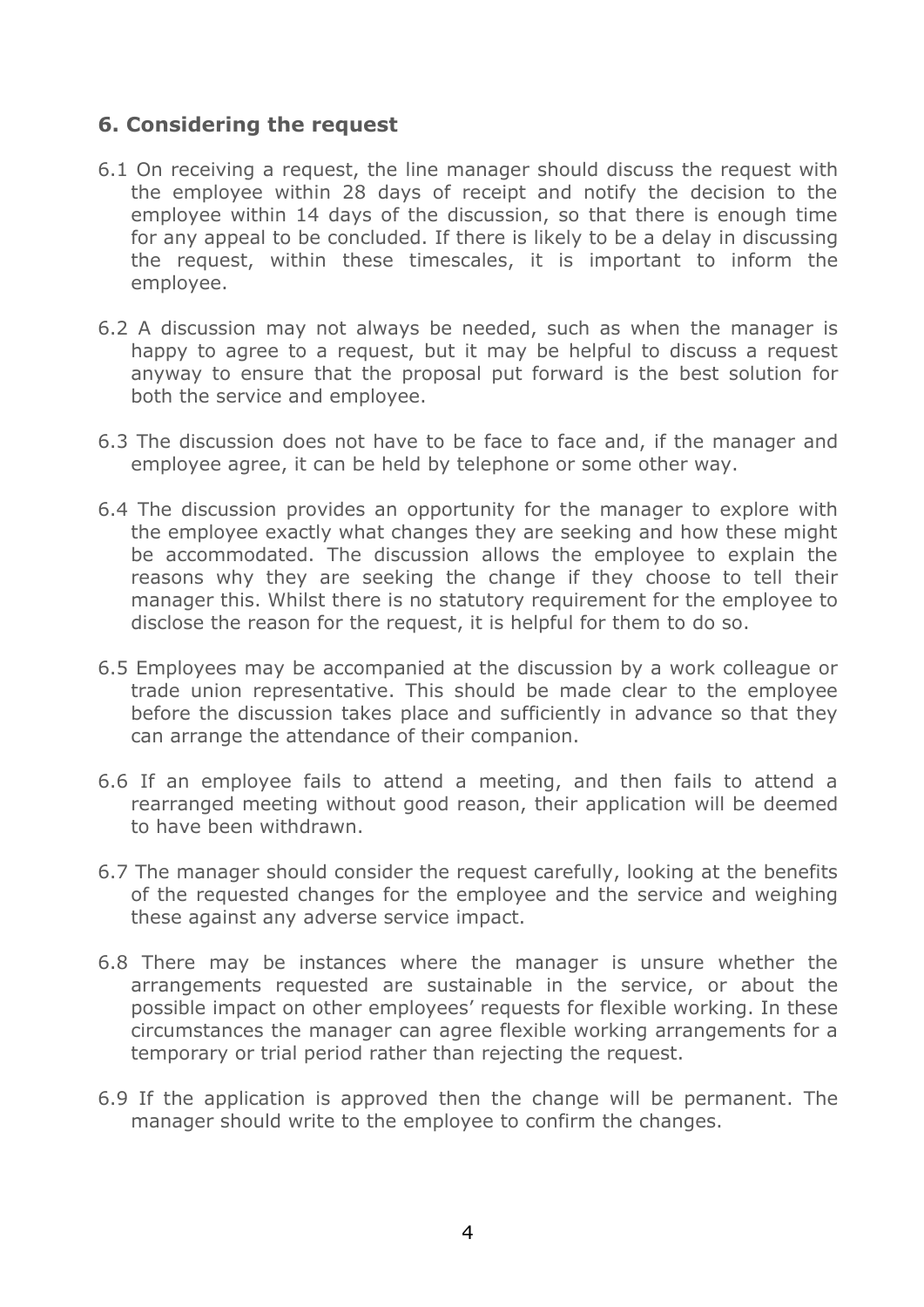6.10 If the approved application affects the employee's pay (for example a decrease in hours) then the manager should complete a change of details form and send it to the business service centre for processing.

# **7. Reasons for rejection**

- 7.1 The reason for rejection must be one or more of the prescribed business reasons, with evidence, which are:
	- **The burden of any additional costs is unacceptable to the school** – Balance any potential costs of the request with potential savings made.
	- **An inability to reorganise work among existing staff -** A manager should consider the cost of recruiting additional staff against the potential cost of losing the member of staff making the request. Also consider talking to the team about any reorganisation of work where this would be appropriate before coming to a decision.
	- **Inability to recruit additional staff -** The manager should consider the ability to recruit to the vacancy created and must normally attempt to recruit before rejecting under this reason.
	- **The manager considers the change will have a detrimental impact on quality** - Managers should consider the impact on pupil learning and if any other employees within the school have the right skills.
	- **The manager considers the change would have a detrimental effect on the service's ability to meet customer demand** - When considering the impact on the service of a flexible working arrangement, the manager can trial an arrangement for a fixed period to see if it is sustainable over the longer term.
	- **Detrimental impact on performance**  Performance can mean that of the individual, the team or the whole school.
	- **There is insufficient work during the periods the employee proposes to work**
	- **Planned structural changes** for example, where the manager or school intends to reorganise or change and considers and can demonstrate that the flexible working requested may not fit with these plans.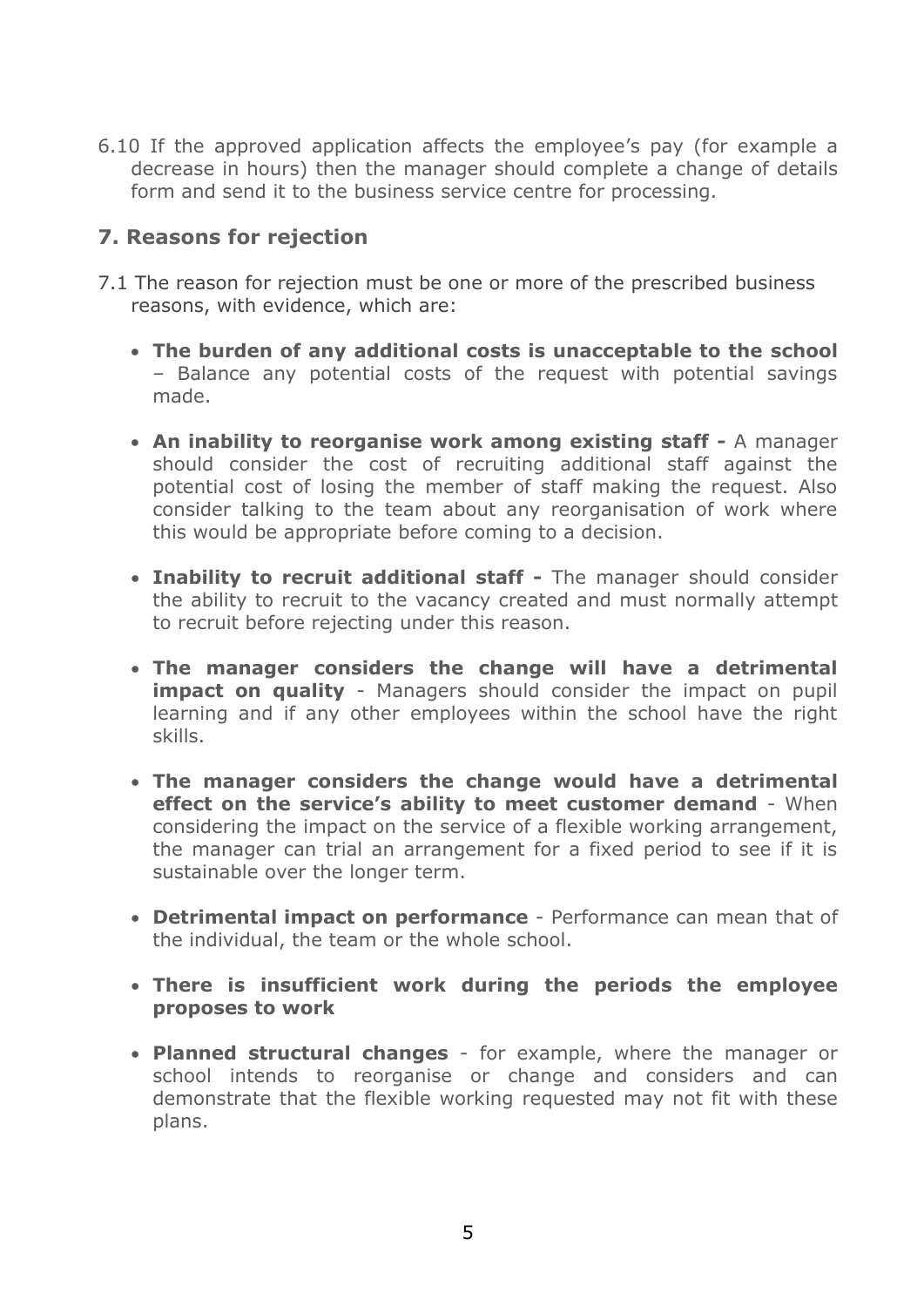- 7.2 In considering these business reasons managers must be careful not to inadvertently discriminate against particular employees because of their protected characteristics, such as where flexible working arrangements would be a reasonable adjustment for a disabled employee or when dealing with requests that relate to employees' childcare or other caring responsibilities.
- 7.3 If, after considering all of the reasons above, the manager is unable to approve the request, they should discuss the reasons with the employee and then confirm in writing using the application rejection form.
- 7.4 Under the Regulations the employee may only submit one request within a 12 months period; however the manager may reconsider a previous application should the reason for rejection no longer apply and may, at his/her discretion, agree to consider a different request submitted within 12 months.

#### [Back to top of document](#page-1-0)

#### **8. Handling multiple requests in a fair way**

- 8.1 There may be some occasions when a manager receives more than one request to work flexibly from different employees in close succession. Where this happens it may be possible to grant all of the requests received. However, the manager will need to look closely at the impact this would have on the service before coming to a decision. It would normally be appropriate to consider each application in the order they are received.
- 8.2 Having considered and approved the first request the manager should remember that the service context has now changed and can be taken into account when considering the second request.
- 8.3 When a manager receives more than one request, they are not required by the law to make value judgements about the most deserving request. The manager should consider each case on its merits looking at the business case and the possible impact of refusing a request. The manager may want to have a discussion with the employees to see if there is any room for adjustment or compromise before coming to a decision.
- 8.4 Each request will be considered on a case by case basis; agreeing to one request will not set a precedent or create a right for another employee to be granted a similar change.